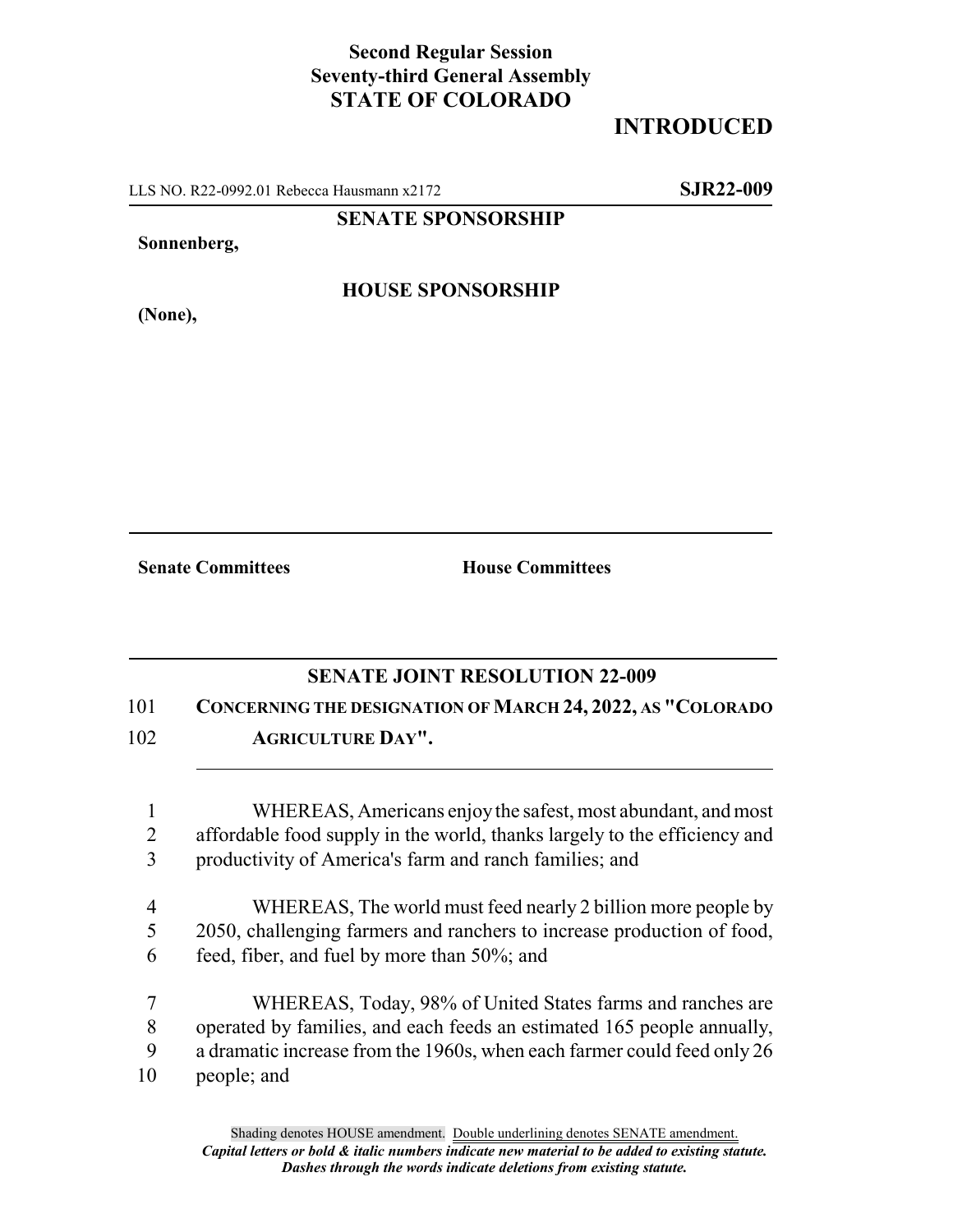WHEREAS, Americans spend less than 8.6% of their annual income on food, less than any other developed nation, while American farmers and ranchers receive on average only about 14.3 cents of every dollar spent on food; and

- WHEREAS, American farmers and ranchers are the most capable and responsible providers for the safety, health, and well-being of their livestock; and
- WHEREAS, Agriculture ranks among the most important economic sectors in Colorado, supporting more than 195,000 jobs and generating an estimated \$47 billion of economic activity annually; and
- WHEREAS, Exports of Colorado food and agricultural products 12 have increased fourfold since 2000 and reached an all-time high of \$2.36 billion in 2021; and
- WHEREAS, Colorado agriculture contributes to national security not only by providing food and fiber, but also by producing energy; and
- WHEREAS, Colorado recognizes and appreciates landowners whose livelihood depends upon the property they reside on, operate on, 18 and care for as they work to provide basic necessities to all; and
- WHEREAS, Leadership is vital to the viability of the agriculture industry, and participants in programs like Future Farmers of America, 4-H, and the Colorado Agricultural Leadership Program help develop 22 those leadership skills necessary to promote agriculture and educate urban populations on the importance of agriculture to the world; and
- WHEREAS, Colorado's agriculture industry requires an adequate, reliable workforce in order to provide food from the field to the table; and
- WHEREAS, Colorado's farms and ranches provide wildlife habitat, open space, and sites for innovative and sustainable farming practices that ensure the protection of state resources; and
- WHEREAS, Colorado's agricultural and aquacultural producers provide a diverse and valuable array of livestock and crops, including cattle, sheep, hogs, horses, goats, bison, elk, poultry and eggs, dairy products, millet, field corn, sweet corn, hemp, quinoa, wheat, hay, chiles,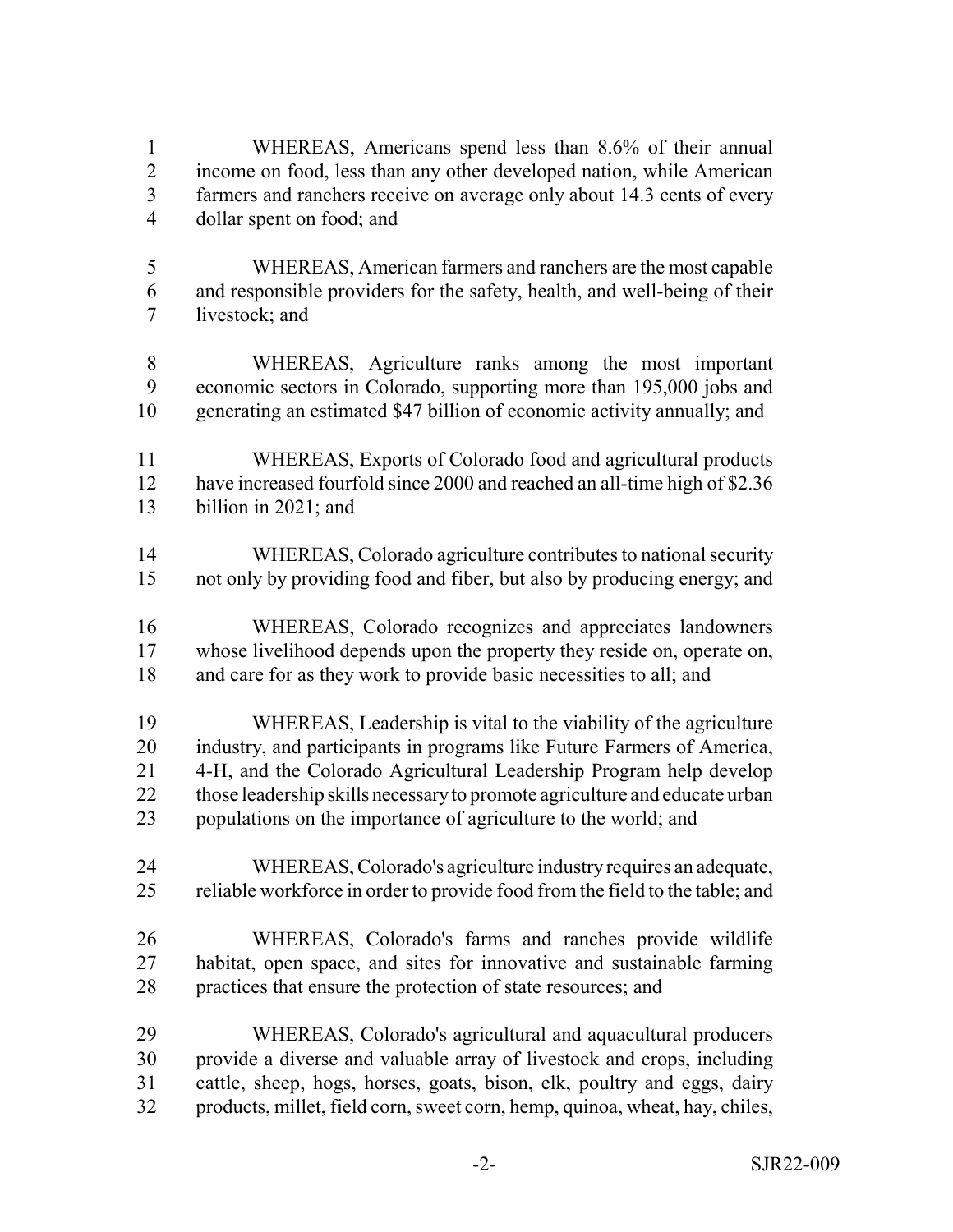potatoes, barley, sorghum, sunflowers, dry beans, soybeans, onions, carrots, wine grapes, apples, cantaloupe, watermelon, peaches, numerous other fruits and vegetables, honey, greenhouse and nursery products, and fish; and

- WHEREAS, Beyond food, feed, fiber, and fuel, farm products can be found in everyday items from medications to school supplies to musical instruments; and
- WHEREAS, Colorado's agriculturists employ sound animal husbandry practices, ensuring that livestock remain healthy, productive, and content; and
- WHEREAS, Colorado agriculture provides an estimated \$67.5 million annually to support the state's wildlife; and
- WHEREAS, Colorado's farmers and ranchers are innovative entrepreneurs and business leaders who remain resilient in their dedication to the continued prosperity of the state's agricultural economy; and
- WHEREAS, The protection of private property and the rights of 18 landowners who provide wholesome, safe food to Americans and others worldwide is essential; and
- WHEREAS, Farmers and ranchers are critical to Colorado agritourism, welcoming tourists from around the world and showing them all Colorado has to offer; and
- WHEREAS, Losing agricultural land and water to other uses will result in overall negative impacts to the state's economy and a loss of food production vital to all Coloradans; and
- WHEREAS, The United States' national security is stronger 27 because farmers and ranchers provide more than enough food to keep this 28 country from depending on other nations for sustenance; and
- WHEREAS, March 22, 2022, is "National Agriculture Day" and the Agriculture Council of America encourages everyone to celebrate Agriculture Day for an entire week; now, therefore,
- *Be It Resolved by the Senate of the Seventy-third General*